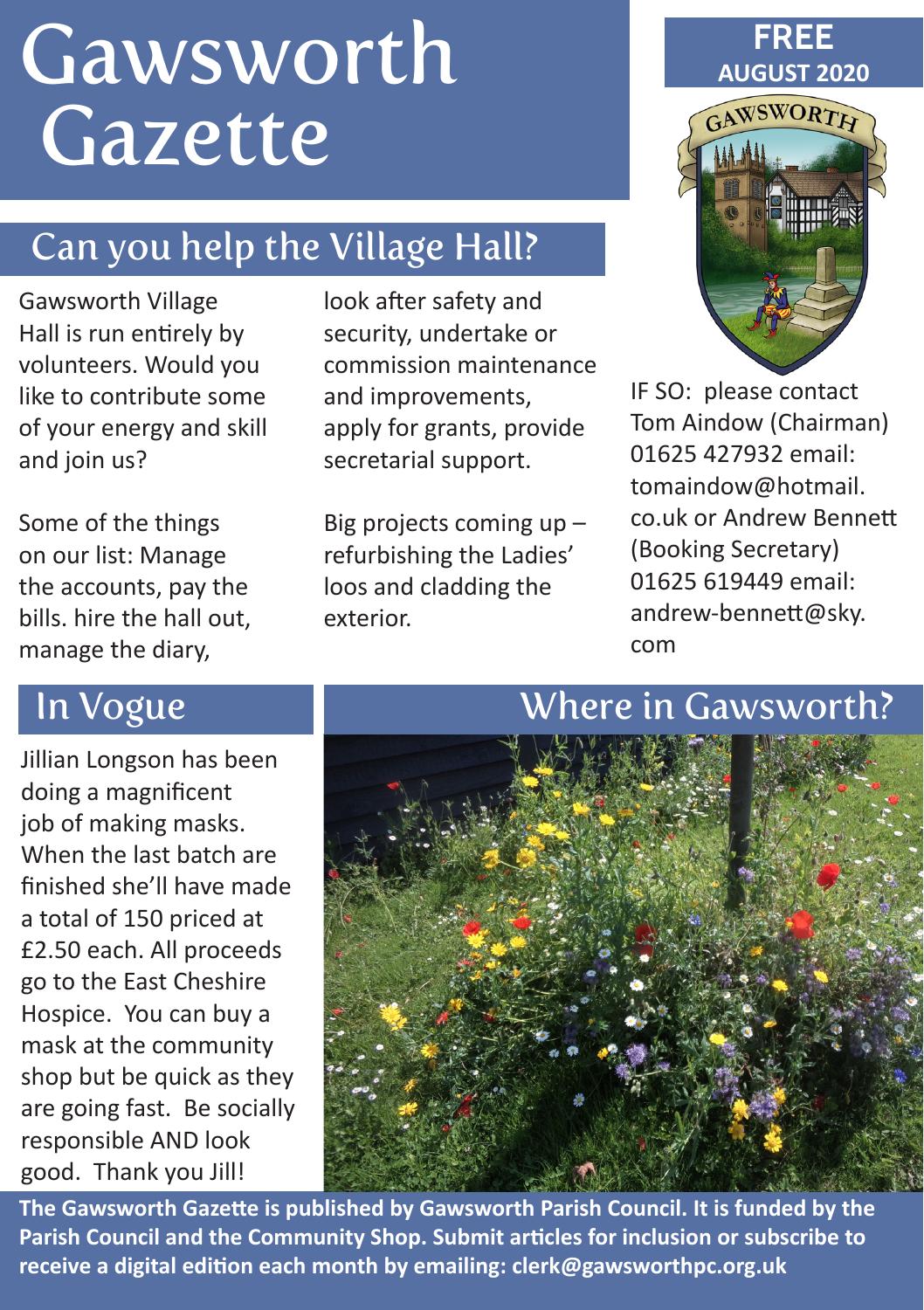#### Hub News

We really appreciate your very positive and constructive feedback from our Hub questionnaire and we were touched by your generous and kind comments.

Thank you to everyone who has contributed to our campaign to raise funds for the East Cheshire Hospice. To date, your donations exceed £500.

Please remember to wear your face mask or other face covering to cover the mouth and nose whenever you visit the Shop/Hub, this is now a legal requirement and will help protect our community. Importantly, it will help to protect our volunteers who give their time to serve us.

On Saturday 18th July the Queen celebrated 25,000 days as our Monarch and to mark the day Janet organised "Wear a crown day" with a display in the Hub and villagers donning their own creations.

# Harrington's novel greenhouses



The Harrington Arms pub is gaining praise from locals and got a nice mention in the Manchester Evening news for their reopening efforts. They are accommodating customers in greenhouses with different themes as well as providing a tented area and some indoor tables. COVID 19 safety is being achieved but in novel, pleasant surroundings. 01260 223325 is the number for more information.

#### Neighbourhood Plan advances

The Gawsworth Neighbourhood Plan has been submitted to Cheshire East Council and is now out for its final public consultation. Comments will go directly to an independent planning examiner who will determine any changes required for it to progress to approval at referendum.

To view the draft plan and respond to the consultation visit the Hub, Macclesfield Library or visit www. gawsworthlife.co.uk

## Time for a Trim

It is time to trim back our hedges and it is particularly important this year to keep the pavements as clear as possible for social distancing.

There is a legal requirement to ensure that the highway next to our property is not obstructed by vegetation.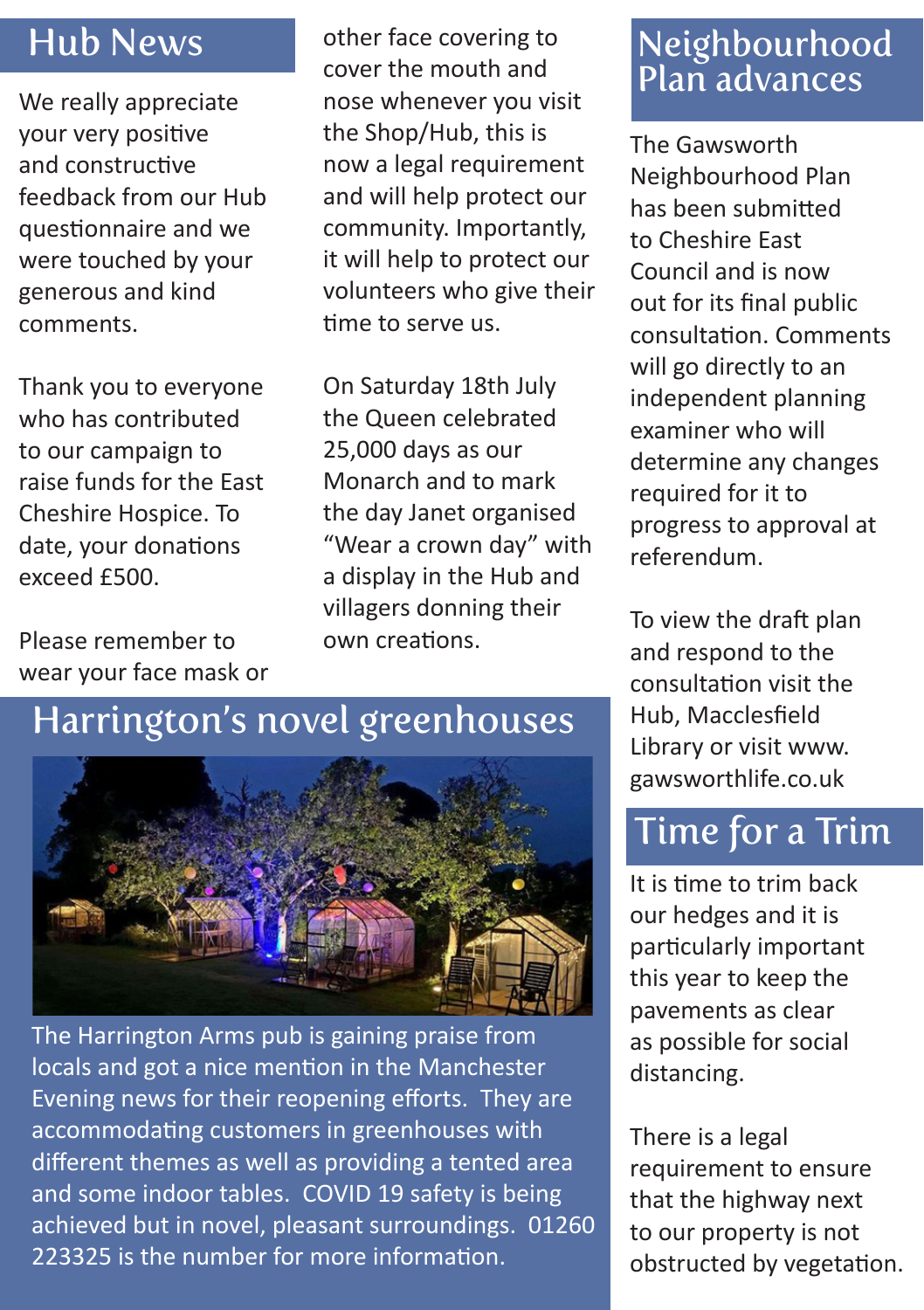### Help a Hedgehog

Are hedgehogs making a welcome comeback? Rupert Richards has spotted a couple down at the hall, others crossing Church Lane and Lesley Smetham is providing a luxury supper for a hedgehog in her garden. It seems they are partial to non-fishy wet cat food.

Lesley Fallon is also providing a pop up restaurant for the Lowes Lane hedgehog. Not that long ago, hedgehogs

#### The New Normal

The playgrounds are now re-opened and it's been wonderful to see so many people enjoying the park. One 3-yearold girl even took the trouble to send a card to the Parish Council to thank them. Please take a moment to read the COVID 19 notices, keep your distance from other households and use the hand sanitiser.

The Village Hall is making

were a regular sight in Gawsworth, however they have been in decline over the last few years which is a great pity.

Hedgehogs have no road sense at all so please do watch out for them when driving at night. If you'd like to give them a helping hand you could buy or make them a home, put out a shallow dish of water and food and leave gaps in boundary fences.

Visit www. britishhedgehogs.org.uk

plans to reopen in a COVID 19-safe way – there's a lot to think about!

WI are working out how they can resume meetings in a reduced capacity Hall and members are being consulted.

St James has taken the first tentative steps to conduct services with social distancing and you can reserve your seat by contacting the churchwardens.

#### EE Mast Update

The proposal to install a telecoms mast at the Congleton Road playing fields has received overwhelming support gawsworth residents, the parish council, MP David Rutley and Cllrs Jeuda and Puddicombe.

There are fears that if this site is rejected EE might revert to the green on the corner of Penningtons Lane. The planning department's decision is awaited.

### Community Speed Watch

Concerned about speeding? Want to make a difference? Well you can, by volunteering for your local Community Speed Watch Group.

Training is provided by the Police and there are no minimum hours.

Contact PCSO Julia Short macclesfield.lpu@ cheshire.pnn.police.uk for more information.